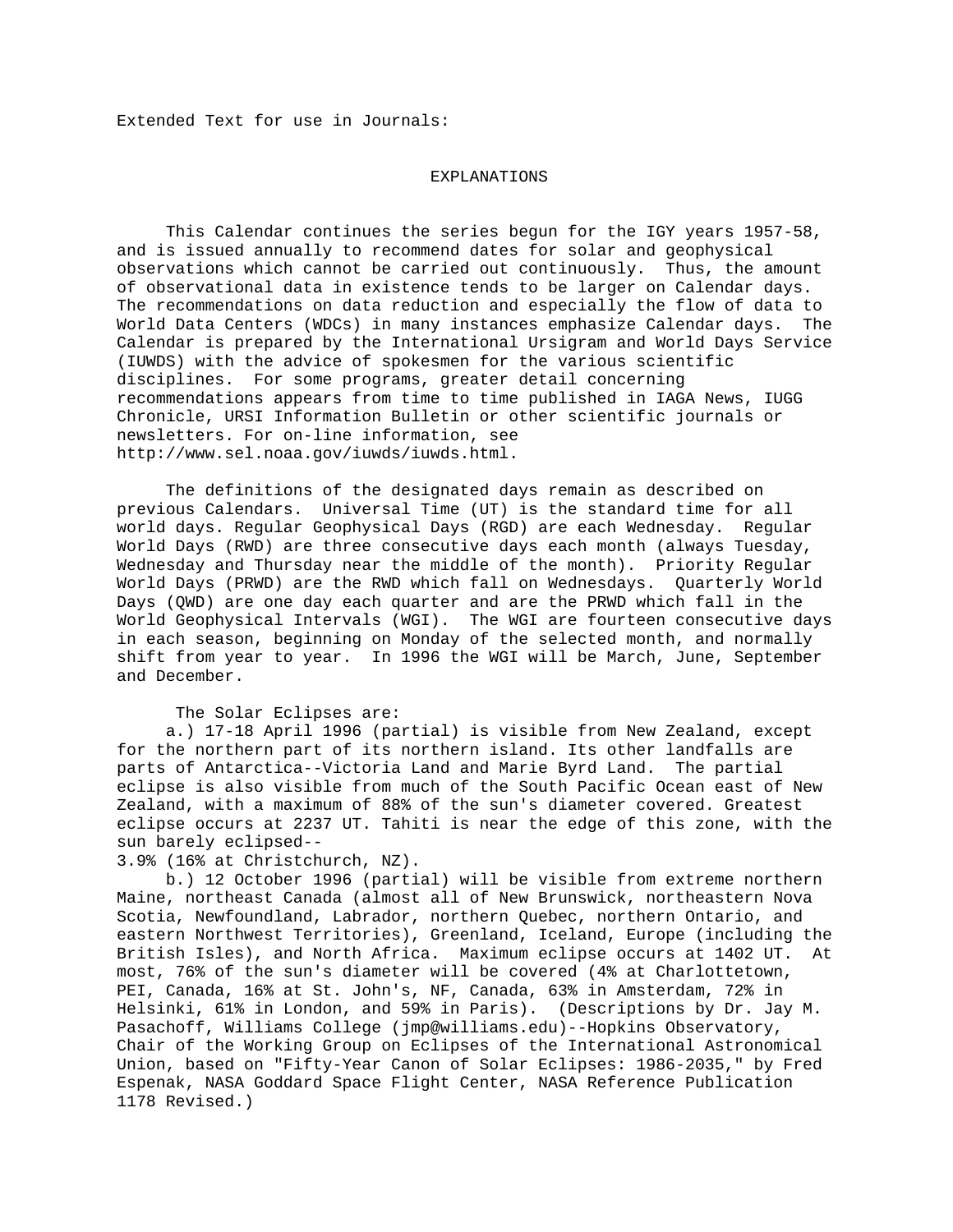Meteor Showers (selected by R. Hawkes, Mount Allison Univ, Canada, rhawkes@mta.ca) include the most prominent regular showers. The dates for Northern Hemisphere meteor showers are: Jan 3-5 (Quadrantid); Apr 21-23 (Lyrid); May 3-6 (Eta-Aquarid); Jun 6-11 (Arietid, Zeta-Perseid); Jun 27- 29 (Beta-Taurid); Aug 11-14 (Perseid); Oct 21-23 (Orionid); Nov16-19 (Leonid); Dec 13-15 (Geminid); Dec 22-23, 1996 (Ursid); and Jan 3-5, 1997 (Quadrantid). The dates for Southern Hemisphere meteor showers are: May 3-6 (Eta-Aquarid); Jun 6-11 (Arietid, Zeta-Perseid); Jun 27-29 (Beta-Taurid); Jul 28-31 (S. Delta-Aquarid, Alpha-Aurigid); Oct 21-23 (Orionid); Nov 16-19 (Leonid); and Dec 13-15, 1996 (Geminid). Particular attention is drawn to observations of the Leonid shower as part of the International Leonid Watch which will continue throughout the decade.

 The occurrence of unusual solar or geophysical conditions is announced or forecast by the IUWDS through various types of geophysical "Alerts" (which are widely distributed by telegram and radio broadcast on a current schedule). Stratospheric warmings (STRATWARM) are also designated. The meteorological telecommunications network coordinated by WMO carries these worldwide Alerts once daily soon after 0400 UT. For definitions of Alerts see IUWDS "Synoptic Codes for Solar and Geophysical Data", March 1990 and its amendments. Retrospective World Intervals are selected and announced by MONSEE and elsewhere to provide additional analyzed data for particular events studied in the ICSU Scientific Committee on Solar-Terrestrial Physics (SCOSTEP) programs.

## RECOMMENDED SCIENTIFIC PROGRAMS

## OPERATIONAL EDITION

 (The following material was reviewed in 1995 by spokesmen of IAGA, WMO and URSI as suitable for coordinated geophysical programs in 1996.)

 Airglow and Aurora Phenomena. Airglow and auroral observatories operate with their full capacity around the New Moon periods. However, for progress in understanding the mechanism of many phenomena, such as low latitude aurora, the coordinated use of all available techniques, optical and radio, from the ground and in space is required. Thus, for the airglow and aurora 7-day periods on the Calendar, ionosonde, incoherent scatter, special satellite or balloon observations, etc., are especially encouraged. Periods of approximately one weeks' duration centered on the New Moon are proposed for high resolution of ionospheric, auroral and magnetospheric observations at high latitudes during northern winter.

 Atmospheric Electricity. Non-continuous measurements and data reduction for continuous measurements of atmospheric electric current density, field, conductivities, space charges, ion number densities, ionosphere potentials, condensation nuclei, etc.; both at ground as well as with radiosondes, aircraft, rockets; should be done with first priority on the RGD each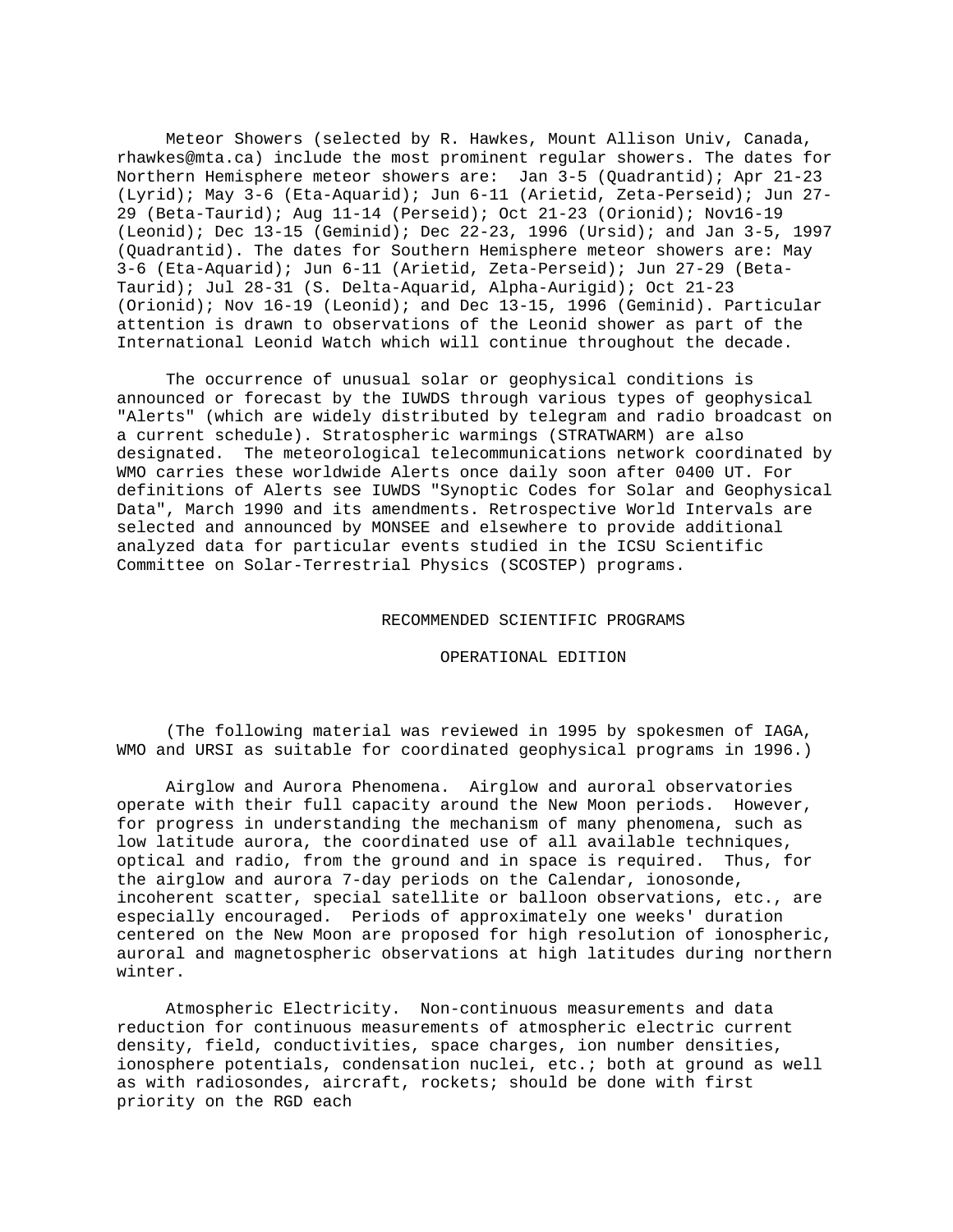Wednesday, beginning on 3 January 1996 at 0000 UT, 10 January at 0600 UT, 17 January at 1200 UT, 24 January at 1800 UT, etc. (beginning hour shifts six hours each week, but is always on Wednesday). Minimum program is at the same time on PRWD beginning with 17 January at 1200 UT. Data reduction for continuous measurements should be extended, if possible, to cover at least the full RGD including, in addition, at least 6 hours prior to indicated beginning time. Measurements prohibited by bad weather should be done 24 hours later. Results on sferics and ELF are wanted with first priority for the same hours, short-period measurements centered around the minutes 35-50 of the hours indicated. Priority Weeks are the weeks which contain a PRWD; minimum priority weeks are the ones with a QWD. The World Data Centre for Atmospheric Electricity, 7 Karbysheva, St. Petersburg 194018, USSR, is the collection point for data and information on measurements.

 Geomagnetic Phenomena. It has always been a leading principle for geomagnetic observatories that operations should be as continuous as possible and the great majority of stations undertake the same program without regard to the Calendar. Stations equipped for making magnetic observations, but which cannot carry out such observations and reductions on a continuous schedule are encouraged to carry out such work at least on RWD (and during times of MAGSTORM Alert).

 Ionospheric Phenomena. Special attention is continuing on particular events which cannot be forecast in advance with reasonable certainty. These will be identified by Retrospective World Intervals. The importance of obtaining full observational coverage is therefore stressed even if it is possible to analyze the detailed data only for the chosen events. In the case of vertical incidence sounding, the need to obtain quarterhourly ionograms at as many stations as possible is particularly stressed and takes priority over recommendation (a) below when both are not practical.

 For the vertical incidence (VI) sounding program, the summary recommendations are: (a) All stations should make soundings on the hour and every quarter hour; (b) On RWDs, ionogram soundings should be made at least every quarter hour and preferably every five minutes or more frequently, particularly at high latitudes; (c) All stations are encouraged to make f-plots on RWDs; f-plots should be made for high latitude stations, and for so-called "representative" stations at lower latitudes for all days (i.e., including RWDs and WGIs) (Continuous records of ionospheric parameters are acceptable in place of f-plots at temperate and low latitude stations); (d) Copies of hourly ionograms with appropriate scales for QWDs are to be sent to WDCs; (e) Stations in the eclipse zone and its conjugate area should take continuous observations on solar eclipse days and special observations on adjacent days. See also recommendations under Airglow and Aurora Phenomena.

 For the incoherent scatter observation program, every effort should be made to obtain measurements at least on the Incoherent Scatter Coordinated Observation Days, and intensive series should be attempted whenever possible in WGIs, on Dark Moon Geophysical Days (DMGD) or the Airglow and Aurora Periods. The need for collateral VI observations with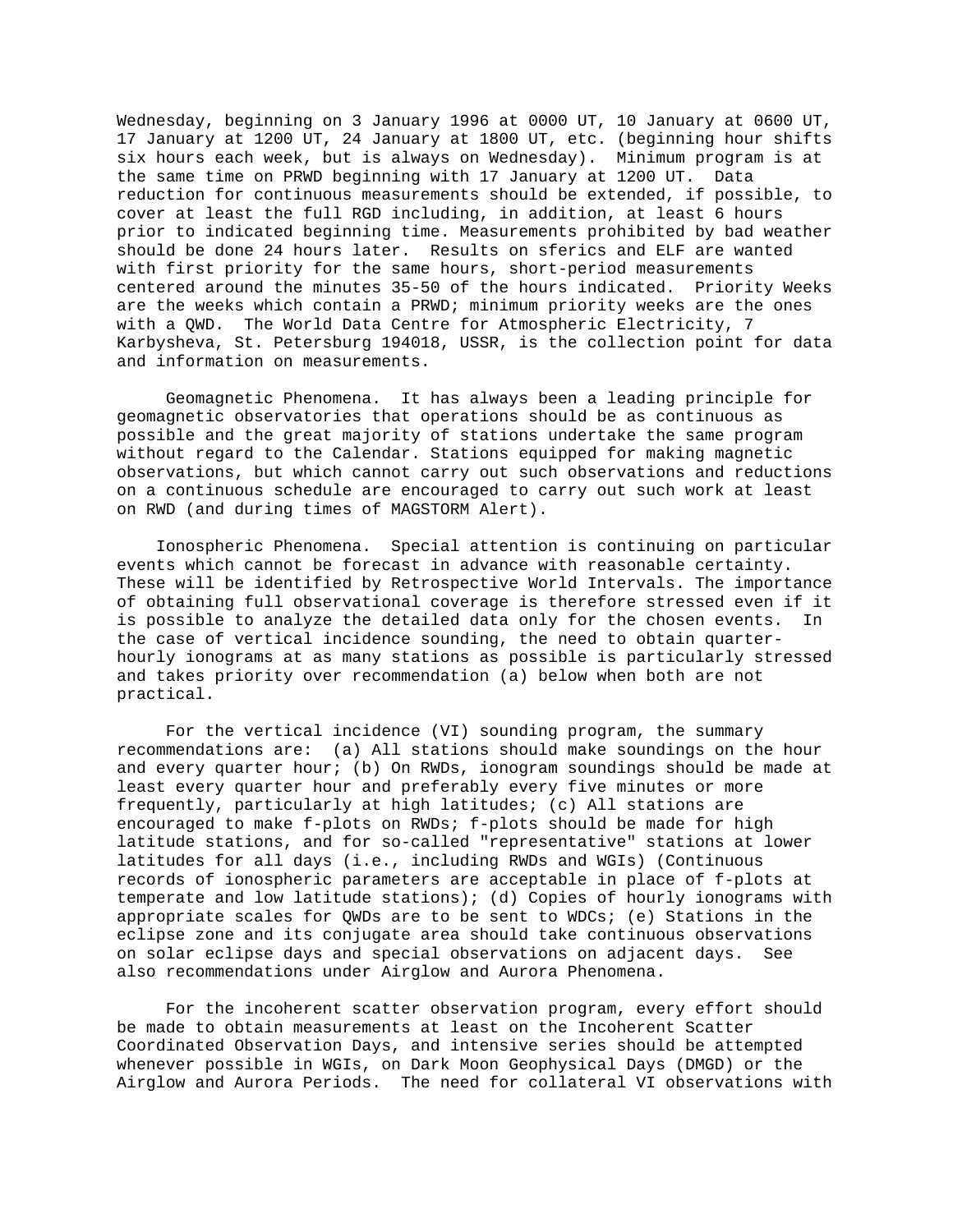not more than quarter-hourly spacing at least during all observation periods is stressed. Special programs include:

 CADITS/MLTCS/ABC -- Coupling and Dynamics of the Ionosphere-Thermosphere System/Mesosphere, Lower-Thermosphere Coupling Study - combined local E and F region measurements, including vector velocities, with 15 minute time resolution. Latitudinal coverage may be sacrificed to meet this goal. The goal of ABC is to look for predictors to equatorial spread-F effects that can be sensed PRIOR to actual onset times, i.e., from the pre-sunset to pre-midnight period;

 DATABASE -- Incoherent Scatter Database -- emphasis on broad latitudinal coverage of the F region;

 FAST -- Fast Auroral Snapshot -- coordinated FAST satellite observations with GISMOS;

 GISMOS -- Global Ionospheric Simultaneous Measurements of Substorms - wide latitudinal coverage of convection with highest possible time resolution;

 JOULE -- coordinated radar/ground-based optics/satellite (MSX) campaign to measure Joule heating and its effects on the atmosphere;

 MISETA -- Equatorial Dynamics -- The MISETA-2 campaign has as its goal the study of the onset and evolution of equatorial spread-F effects under Vernal Equinox conditions. Local E and F region measurements will be included;

 POLITE -- Plasmaspheric Observations of Light Ions in the Topside Exosphere -- global coordinated measurements of topside light ions. Simultaneous optical observations of neutral hydrogen and helium are highly desirable where possible.;

 SUNDIAL -- Weather and climatology of the global ionosphericthermospheric system. Full 30 day round-the-clock ionosonde coverage of E- and F-region characteristics including intermediate, descending and sequential layers.

Special programs: Dr. J. Holt, M.I.T. Haystack Observatory, Route 40, Westford, MA 01886 U.S.A., URSI Working Group G.5. Phone (617)981-5625, jmh@chaos.haystack.edu.

 For the ionospheric drift or wind measurement by the various radio techniques, observations are recommended to be concentrated on the weeks including RWDs.

 For traveling ionosphere disturbances, propose special periods for coordinated measurements of gravity waves induced by magnetospheric activity, probably on selected PRWD and RWD.

 For the ionospheric absorption program half-hourly observations are made at least on all RWDs and half-hourly tabulations sent to WDCs. Observations should be continuous on solar eclipse days for stations in eclipse zone and in its conjugate area. Special efforts should be made to obtain daily absorption measurements at temperate latitude stations during the period of Absorption Winter Anomaly, particularly on days of abnormally high or abnormally low absorption (approximately October-March, Northern Hemisphere; April-September, Southern Hemisphere).

 For back-scatter and forward scatter programs, observations should be made and analyzed on all RWDs at least.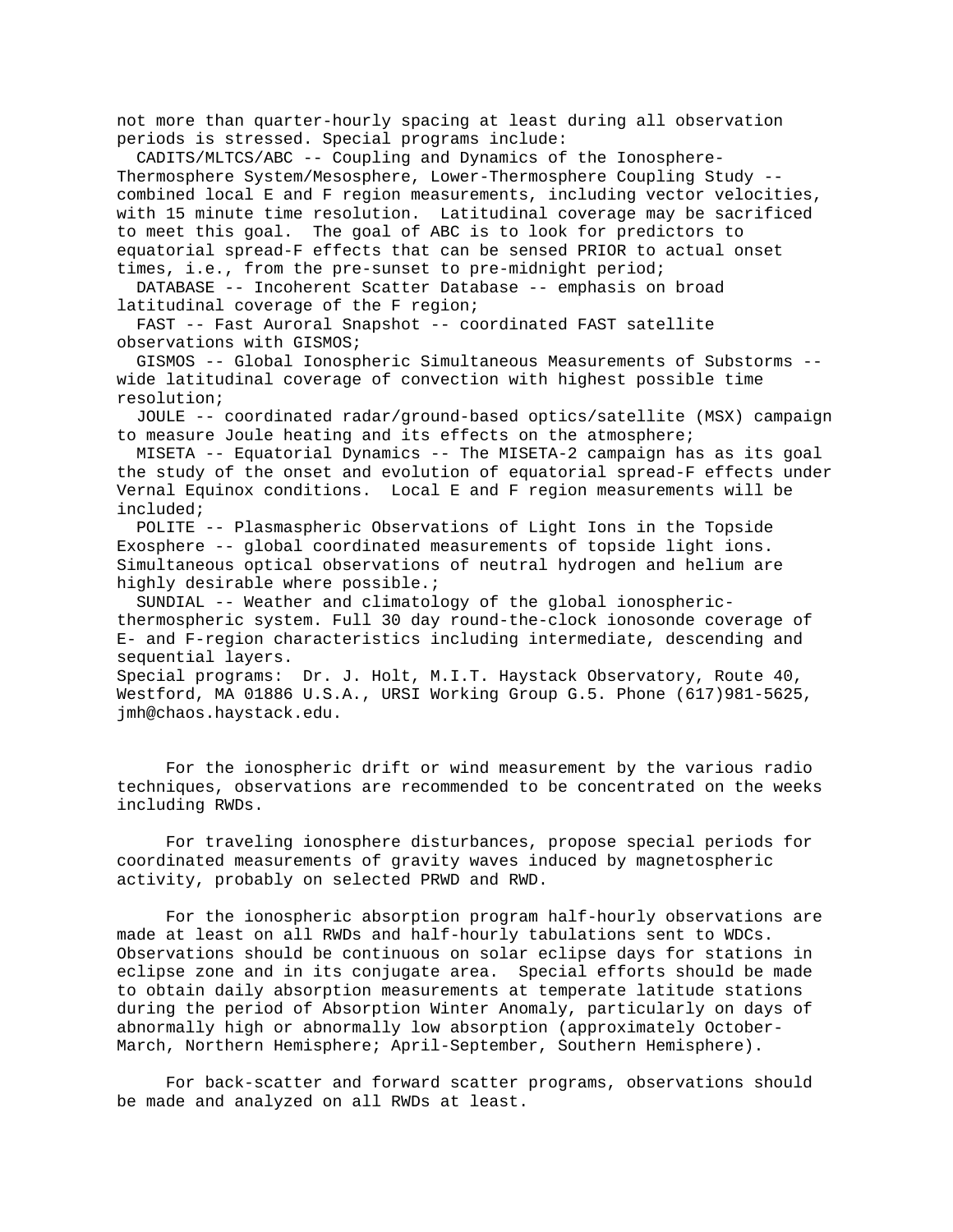For synoptic observations of mesospheric (D region) electron densities, several groups have agreed on using the RGD for the hours around noon.

 For ELF noise measurements involving the earth-ionosphere cavity resonances any special effort should be concentrated during the WGIs.

It is recommended that more intensive observations in all programs be considered on days of unusual meteor activity.

 Meteorology. Particular efforts should be made to carry out an intensified program on the RGD -- each Wednesday, UT. A desirable goal would be the scheduling of meteorological rocketsondes, ozone sondes and radiometer sondes on these days, together with maximum-altitude rawinsonde ascents at both 0000 and 1200 UT.

During WGI and STRATWARM Alert Intervals, intensified programs are also desirable, preferably by the implementation of RGD-type programs (see above) on Mondays and Fridays, as well as on Wednesdays.

 Global Atmosphere Watch (GAW). The World Meteorological Organizations (WMO) GAW integrates many monitoring and research activities involving measurement of atmospheric composition. Serves as an early warning system to detect further changes in atmospheric concentrations of greenhouse gases, changes in the ozone layer and in the long range transport of pollutants, including acidity and toxicity of rain as well as of atmospheric burden of aerosols (dirt and dust particles). Contact WMO, 41, avenue Giuseppe-Motta, P.O. Box 2300, 1211 Geneva 2, Switzerland.

 Solar Phenomena. Observatories making specialized studies of solar phenomena, particularly using new or complex techniques, such that continuous observation or reporting is impractical, are requested to make special efforts to provide to WDCs data for solar eclipse days, RWDs and during PROTON/FLARE ALERTS. The attention of those recording solar noise spectra, solar magnetic fields and doing specialized optical studies is particularly drawn to this recommendation.

 FLARES22(FLAre RESearch at the maximum of solar cycle 22). 1990-1997 worldwide Solar-Terrestrial Energy Program (STEP) project. Aimed at understanding basic physical processes of transient solar activity and its coupling with the solar-terrestrial environment, including times of the various solar ALERTS.

Coordinates satellite and ground-based observations. Observational campaigns are driven by specific scientific objectives rather than observations per se. Satellites include SOLAR-A, GRO, CORONAS, WIND, GEOTAIL, ULYSSES, etc. Program will focus on international collaboration of data analyses and theoretical work via electronic mail and workshops. For more information, contact Dr. Mona J. Hagyard, Marshall Space Flight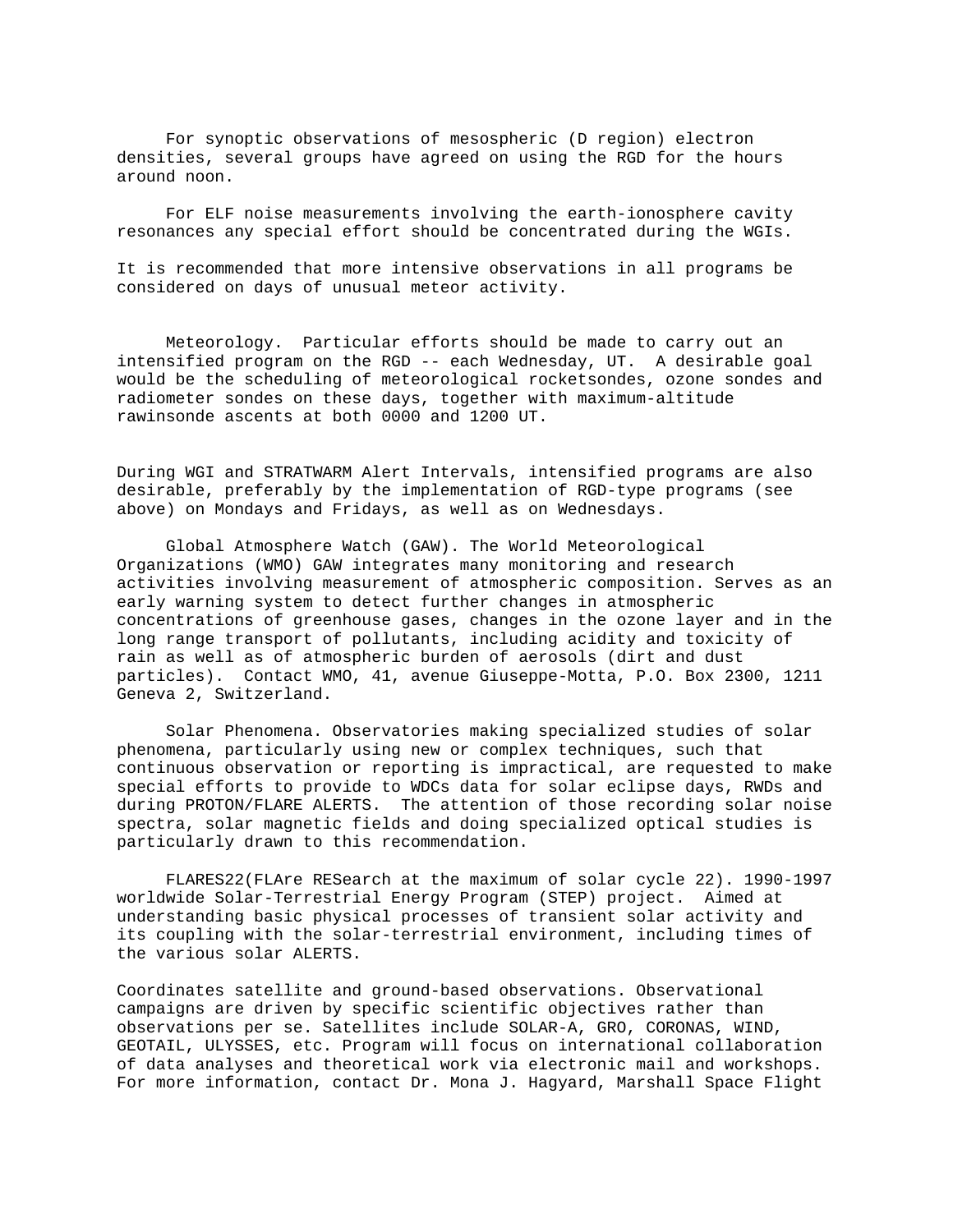Center, Code ES52, Huntsville, AL 35812. 205-544-7612; e-mail mhagyard@solar.stanford.edu.

 SOLTIP (SOlar connection with Transient Interplanetary Processes). Program within the SCOSTEP STEP (Solar-Terrestrial Energy Program) project: 1990-1997. Its focus is on remote and in situ observations and analyses of solar-generated phenomena and their propagation throughout the heliosphere, including times following the various solar ALERTS. Desired goals include: (1) interplanetary scintillation observation of remote radio galaxies as well as telemetry signals to/from interplanetary spacecraft; (2) coordination of Earth-orbiting spacecraft such as IMP-8 in the solar wind and solar-orbiting spacecraft such as ICE, GIOTTO, SAKIGAKE, VOYAGER 1/2, PIONEER 10/11, ULYSSES, RELICT, WIND, SOHO, Galileo, and ACE. Contact is Dr. M. Dryer, NOAA R/E/SE, 325 Broadway, Boulder, CO 80303 USA. Phone: (303)497-3978; FAX number (303)497-3645; e-mail address mdryer@sel.noaa.gov.

 Space Research, Interplanetary Phenomena, Cosmic Rays, Aeronomy. Experimenters should take into account that observational effort in other disciplines tends to be intensified on the days marked on the Calendar, and schedule balloon and rocket experiments accordingly if there are no other geophysical reasons for choice. In particular it is desirable to make rocket measurements of ionospheric characteristics on the same day at as many locations as possible; where feasible, experimenters should endeavor to launch rockets to monitor at least normal conditions on the Quarterly World Days (QWD) or on RWDs, since these are also days when there will be maximum support from ground observations. Also, special efforts should be made to assure recording of telemetry on QWD and Airglow and Aurora Periods of experiments onsatellites and of experiments on spacecraft in orbit around the Sun.

 The International Ursigram and World Days Service (IUWDS) is a permanent scientific service of the International Union of Radio Science (URSI), with the participation of the International Astronomical Union and the International Union Geodesy and Geophysics. IUWDS adheres to the Federation of Astronomical and Geophysical Data Analysis Services (FAGS) of the International Council of Scientific Unions (ICSU). The IUWDS coordinates the international aspects of the world days program and rapid data interchange.

\_\_\_\_\_\_\_\_\_\_\_\_\_\_\_\_\_\_\_\_\_\_\_\_\_\_\_\_\_\_\_\_\_\_\_\_\_\_\_\_\_\_\_\_\_\_\_\_\_\_\_\_\_

 This Calendar for 1996 has been drawn up by H.E. Coffey, of the IUWDS Steering Committee, in association with spokesmen for the various scientific disciplines in SCOSTEP, IAGA and URSI and other ICSU organizations. Similar Calendars are issued annually beginning with the IGY, 1957-58, and are published in various widely available scientific publications.

 Published for the International Council of Scientific Unions and with financial assistance of UNESCO.

 Additional copies are available upon request to IUWDS Chairman, Dr. R. Thompson, IPS Radio and Space Services, Department of Administrative Services, P.O. Box 5606, West Chatswood, NSW 2057, Australia (FAX number